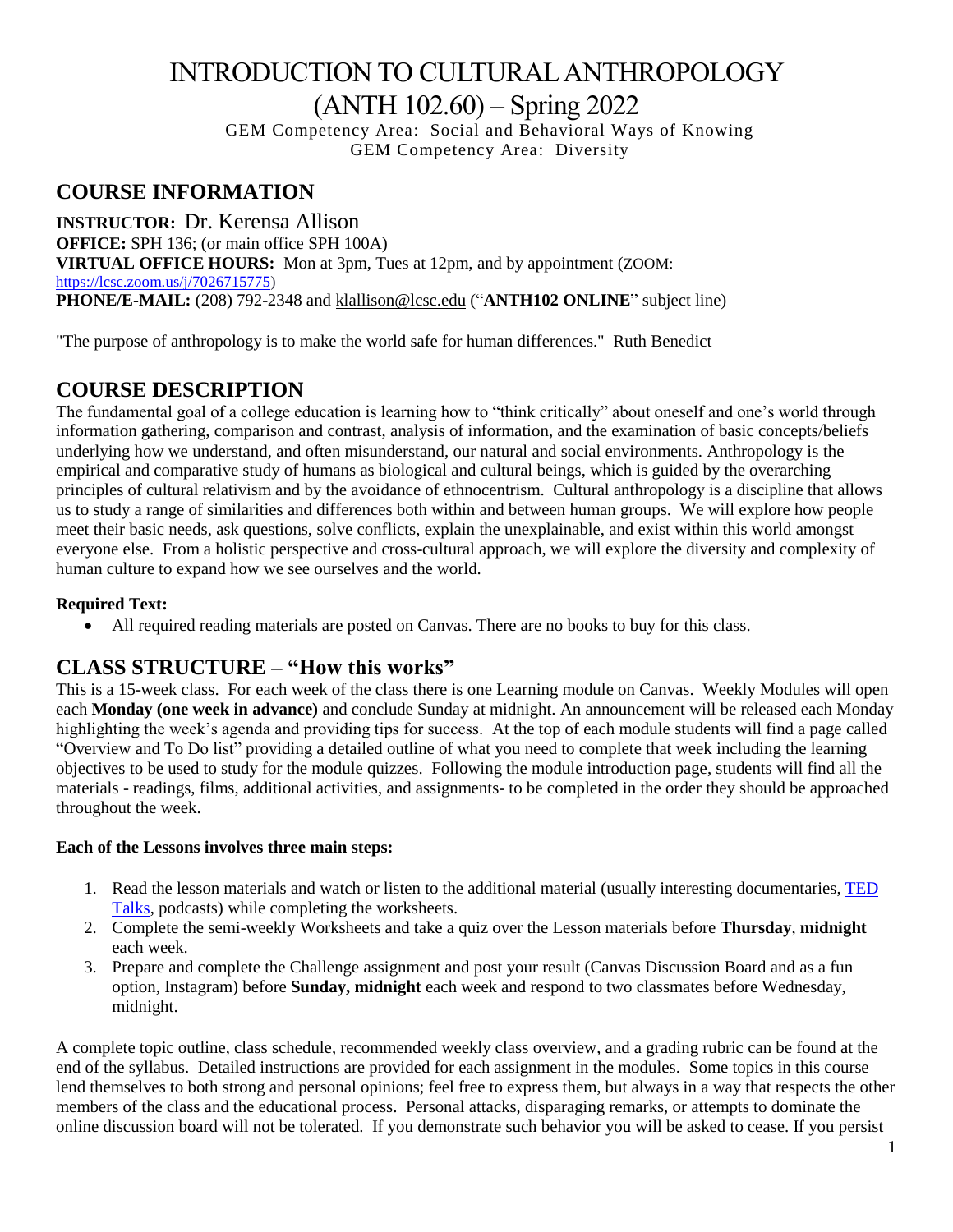in the behavior, formal action, in accordance with LCSC policy, will be taken. Remember as well, that individuals in the class may have been personally affected by the issues that we are discussing; and to show respect to your peers and the educational process. Use your own ideas, views, and experiences to expand the information presented, but our class time should be used to explore the materials and research presented in the class and **to demonstrate your understanding and application of the content presented.** 

**CANVAS:** A Canvas page has been developed for this course. This source will contain all the materials necessary for successful completion of the class, the syllabus, assigned readings, links to films and websites, course information, and assignments. The Canvas system is the foundation of this course, so please go and explore it early and let me know if you have any difficulties before the first assignment is due.

Please visit the e-Learning Services Website for a list of [computer system requirements](https://www.lcsc.edu/e-learning/student-information/canvas-technology-specifications) (Full URL: https://www.lcsc.edu/e-learning/student-information/canvas-technology-specifications). E-Learning Services offers additional information for students on their [student information page](https://www.lcsc.edu/e-learning/student-information/) (Full URL: https://www.lcsc.edu/e-learning/studentinformation).

# **COURSE OBJECTIVES**

### **General Education Learning Outcomes (GELOs):**

This course is designed to help you develop the competencies stipulated by the Idaho State Board of Education for the *Social and Behavioral Ways of Knowing* component of the General Education Core. Upon successful completion of this course, you will be able to do the following:

- i. Demonstrate knowledge of the theoretical and conceptual frameworks of this particular Social Science discipline (Anthropology).
- ii. Develop an understanding of self and the world by examining the dynamic interaction of individuals, groups, and societies as they shape and are shaped by history, culture, institutions, and ideas.
- iii. Utilize Social Science approaches, such as research methods, inquiry, or problem-solving, to examine the variety of perspectives about human experiences.
- iv. Evaluate how reasoning, history, or culture informs and guides individual, civic, or global decisions.
- v. Understand and appreciate similarities and differences among and between individuals, cultures, or societies across space and time.

#### **General Education Learning Outcomes (GELOs):**

This course is also designed to help you develop the competencies stipulated by the Idaho State Board of Education for the *Diversity* component of the General Education Core. Upon successful completion of this course, you should be able to demonstrate the following competencies:

- i. Demonstrate the effect of culture on human behavior.
- ii. Compare one's own worldview with another worldview.
- iii. Compare differences between key values, assumptions, or beliefs among diverse peoples beyond our own.
- iv. Demonstrate how sameness and difference, as constituted through intersections of social categories (e.g. racial, ethnic, religious, regional, economic, and/or gendered backgrounds), shape the human experience.
- v. Utilize information about human diversity from a variety of sources.
- vi. Demonstrate readiness to communicate (nonverbal and verbal) across cultures with civility and sensitivity.

#### **In addition, students will be able to:**

- Learn the basic tools, concepts, and methods of cultural anthropology and be able to apply these to your own lives regardless of what career path you choose.
- Improve their abilities to "think outside the box" by recognizing our own cultural biases and questioning the assumptions, beliefs, concepts, and ideas we have previously taken for granted.
- Learn to ask challenging and productive questions about the world and humanity.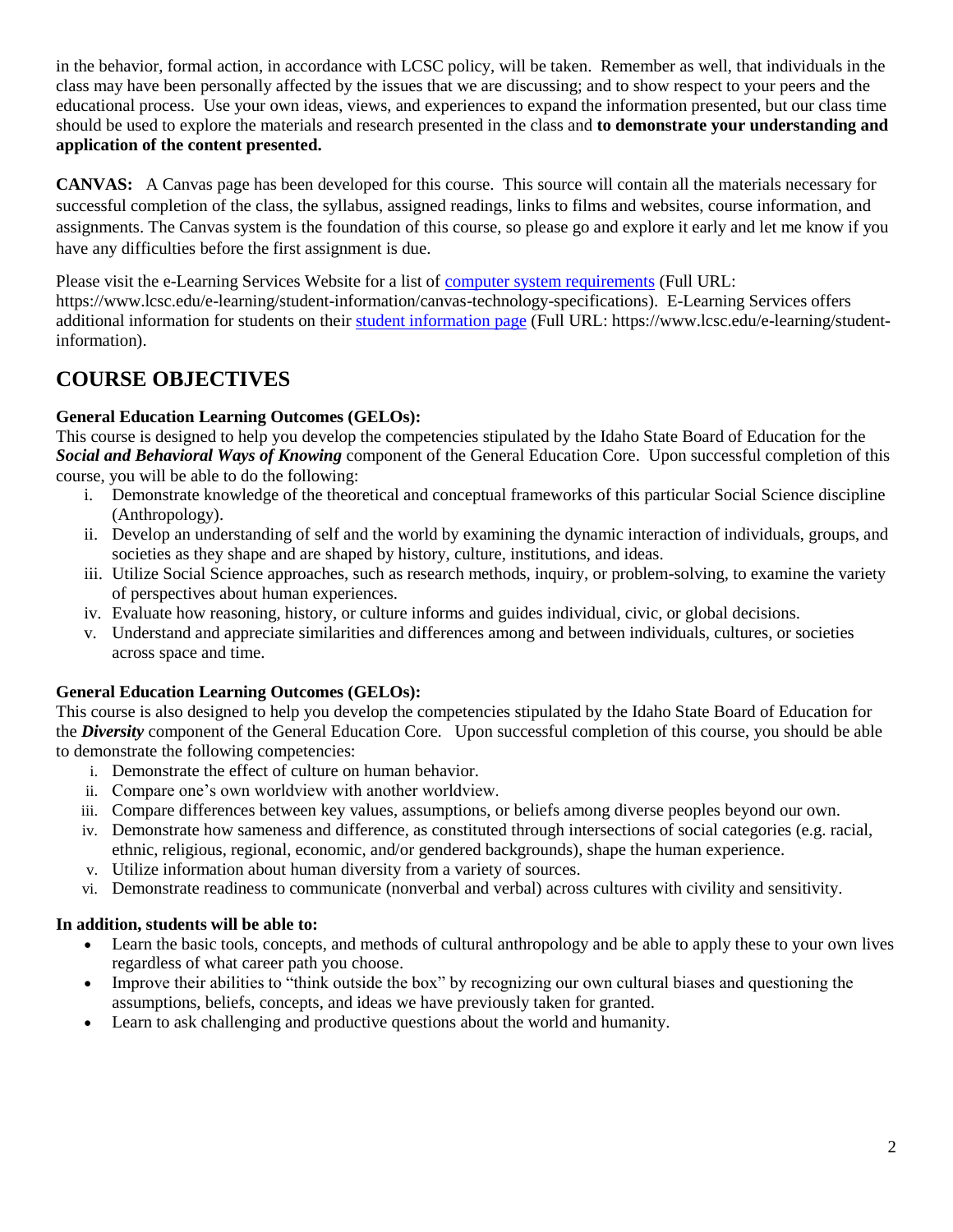### **COURSE EVALUATION**

Your grade will be based on a variety of factors (challenges, weekly worksheets, quizzes, and the final project). The best way to succeed is to stay on schedule with the content and submit assignments on time. Every effort will be made to grade assignments within one week of the due date (Note that this might be different from the date that you personally submitted your assignment.). Please be aware that minimum requirements are as the term indicates the minimum requirements to not fail an assignment. In short, do NOT expect to receive an outstanding grade for simply having done the minimum.

#### **Challenges (300 pts., 10 @ 30 pts.):**

The big ideas presented in the course are not simply to be memorized. Students must "live their way" into them and make them part of their lives. So, most weeks students will complete a challenge that allows them to put the new ideas and perspectives into action. Students will take each challenge, post pictures, answer questions provided, and reflect on their experience on the Discussion Board and Instagram (optional). Each challenge is unique and detailed instructions will be provided for each challenge. Challenges will be graded based on engagement and effort (taking it seriously and giving it your best effort, including good writing, and specific examples), and **demonstrated comprehension of the Lesson objectives for the week**.

#### • **Two Challenge Response Posts (Response posts are worth 5 pts of your total challenge grade)**

Learning to respond to other student's ideas and experiences is an important skill. Students will read through their peer's Challenge posts and respond to two separate Challenges. Response postings should be a response to the **content** of the individual's Challenge discussion. Your job is not to criticize or in essence grade another student's challenge (that is my job). Rather, you should offer additional information that you think provides an alternative view or further supports a discussion of the content provided in the Lesson objectives. Remember, the goal of these challenge responses is to practice anthropology, stimulate discussion, demonstrate understanding of the material, and engage in critical thinking, not to criticize your classmates.

A response post which simply states that you "agree or disagree" with a discussion post is not enough to earn these points. All Challenge assignments should be posted by Sunday PST midnight on the due date listed on the course schedule. Responses should be posted no later than three days following the discussion post deadline (by Wednesday midnight PST).

#### **Quizzes (200 pts., 10 @ 20 pts.):**

Quizzes will cover the virtual lectures and the reading materials provided in each of the Lessons. The quizzes are posted in Canvas within their weekly module. Each quiz includes 20 multiple-choice or true/false questions (1 pt. each) to be completed in 30 minutes. They are open note and open book, but there will not be enough time to look up each question. Students may take each quiz up to **two times** and receive the average of the two scores. You do not need to go to a testing center to take these quizzes, but do make sure to have good internet connection. Quizzes are intended to check for completion and comprehension of the lesson materials and should be taken after you complete the reading/lecture materials. Please note, the **quizzes change each semester, each attempt, and vary for each student.** 

#### **Worksheets (100 pts., 10 @ 10 pts):**

Worksheet assignments are most often content questions to complete while you view, review, and analyze class materials. Worksheets will be graded based on engagement and effort (taking it seriously and giving it your best effort, including good writing), **and the quality of the examples presented from the course materials**. Students can earn full points on the worksheet assignments by demonstrating they completed the Lesson materials.

#### **Note: There are eleven worksheets total and students can skip one without penalty or complete them all for extra credit points.**

#### **Final Project (100 pts):**

Students will create a manifesto in video or written format which captures their learning from the class. This manifesto assignment is an academically supported declaration of intentions, motives, or ideas for change critically analyzing/incorporating information from at least **five** class Lessons to support their declarations. The final project will be graded based on content (thesis and choice of examples), quality of presentation (clarity and organization), **creativity**, personal reflections, and overall effort. Detailed instructions and examples are provided with the assignment instructions on Canvas.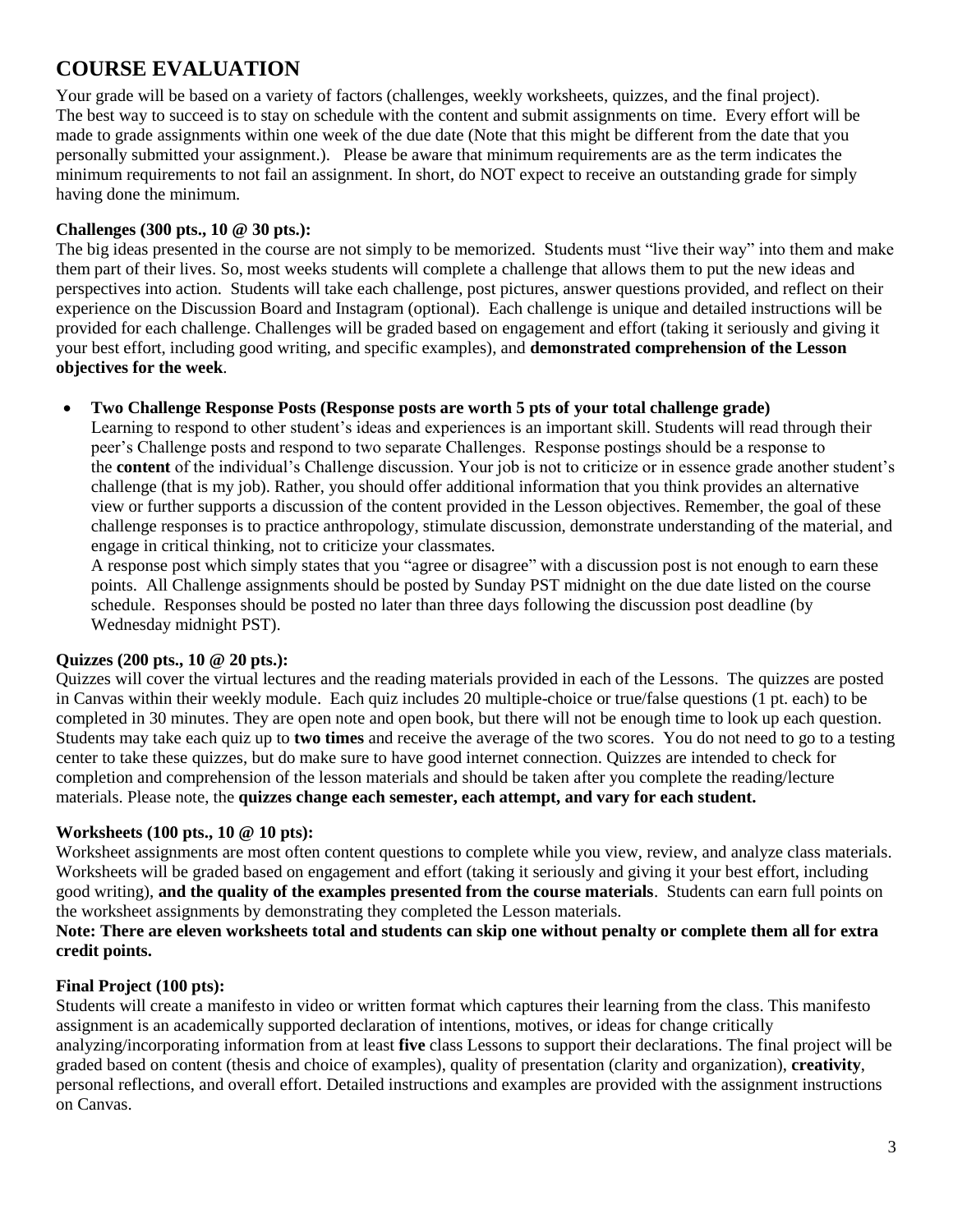#### **EXTRA CREDIT (30 pts. total):**

You may take the opportunity to earn extra credit points during the semester if you so choose.

1. Black History Month, Women's History Month, or Native American Awareness Events (20 pts; 2 Presentations & Summaries @ 10 pts each)

Students can attend up to two presentations throughout Spring term. To earn the extra-credit points, you must attend the event (virtual and recorded opportunities are available) and write a one-two page reflection following the additional instructions on Canvas. The written reflection is **due within one-week of the presentation date** before midnight.

2. There are 11 Worksheets. You can skip one Worksheet without penalty or complete all the Worksheets and earn up to full points (10 pts).

| Tour final course graue will be figured as follows. |                          |
|-----------------------------------------------------|--------------------------|
| 10 Challenges                                       | 300 points (30 pts each) |
| 10 Quizzes                                          | 200 points (20 pts each) |
| 10 Worksheets                                       | 100 points (10 pts each) |
| 1 Final Project                                     | 100 points               |
| Extra Credit                                        | 30 points                |
| <b>TOTAL</b>                                        | 730 of 700 total points  |

| Your final course grade will be figured as follows: |  |  |  |  |  |  |  |  |  |  |
|-----------------------------------------------------|--|--|--|--|--|--|--|--|--|--|
|-----------------------------------------------------|--|--|--|--|--|--|--|--|--|--|

I will compute your final grade based on the following cumulative percentages:

| <b>LETTER</b> | PERCENTAGE |    | 77-79    |
|---------------|------------|----|----------|
|               | 93-100     |    | 73-76    |
| $A-$          | 90-92      |    | 70-72    |
| $B+$          | 87-89      | レ+ | 67-69    |
|               | 83-86      |    | 60-66    |
| $B-$          | 80-82      | Е  | $0 - 59$ |

#### **A couple notes on grades and grading:**

Your work will be graded according to the thoroughness with which you have addressed each assignment; the extent to which you offer a critical, anthropological analysis/interpretation; the extent to which you have integrated course readings, lectures, films, and discussions; and the clarity and coherence of your writing (i.e. how well-written, organized, and logical your writing is). "A"s are reserved for truly superior work that illustrates depth, breadth, and nuanced comprehension of the course material and nearly flawless writing. "B"s are assigned to above average, well-written work that thoroughly address the topics posed in an anthropological manner. "C"s are an indication that more detail and analysis are needed and/or your writing needs improvement. "D"s are a sign that you did not adequately meet the requirements of the assignment and/or your writing needs significant improvement. "F"s are an indication that you have not met the requirements of the assignment and your writing is unacceptable. (Reference Grading Rubrics below for additional guidance)

At any point during the semester, you can calculate your own grade by simply adding up the number of points you've earned so far on worksheets, quizzes, and challenges, and dividing by the total number of points possible at that point in time. Students can also use the Canvas grading tools to plan out their grades by plugging possible grades into each assignment to set goals for the term.

#### **Regrading of Assignments**

You may request the regrading of any assignments. My policy is that all grade inquiries must be made **in writing** no fewer than 24 hours and no more than one week after the class in which the graded assignment is first handed back.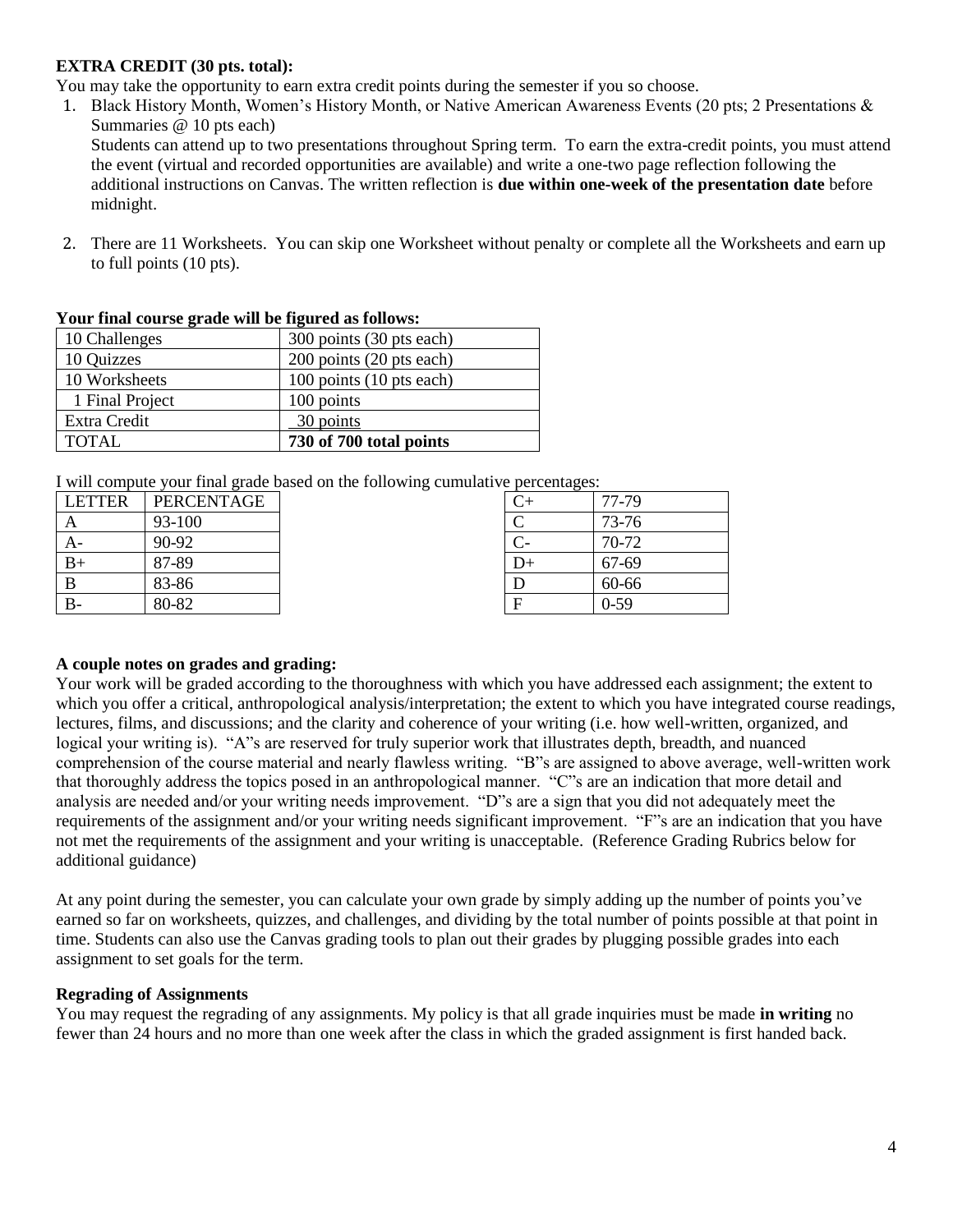### **COURSE POLICIES**

As a participant in this online course, remember, **communication is key**. What works one day, may not work the next and students should check Canvas for updates several times weekly and/or set your notifications on Canvas accordingly. All the materials for the class will be found and submitted online. Content will be delivered two weeks at a time. All assessments and assignments are time/date oriented with deadlines (see Course Schedule).

**Attendance Policy:** I will only take attendance the first two weeks for Financial Aid purposes. I am fully aware of and sensitive to College sanctioned events as well as life events that may conflict with class. It is your responsibility to discuss potential "absences" which may influence your class participation ahead of time if possible. If you cannot discuss it with me ahead of time, please make every effort to talk to me as soon as you can.

#### **COVID-19 Policy**

These are still unprecedented times. The health and safety of you (and the LC faculty and staff) are of primary concern. At any point in the semester if you develop symptoms of COVID-19 or any other communicable illness, *do not attend any of your classes in-person.* If you suspect that you have come in contact with an infected/potentially exposed individual, and/or are experiencing symptoms, you are instructed to shelter-in-place and contact health care support (see below) by phone as a first step in determining whether or not formal screening (testing) for COVID-19 is required. Engaging this strategy rather than visiting Student Health Services or another medical provider in-person will help prevent the possible spread of the virus. After consulting medical experts about symptoms, students will be given instruction regarding next steps in medical care and, specifically, whether or not COVID-19 testing is recommended; and how to access local testing.

Health care support contacts (in addition to an individual's personal health care provider) include:

- LC State Coronavirus Hotline: 208-792-2002 | [coronavirus@lcsc.edu](mailto:coronavirus@lcsc.edu)
- LC State Student Health Services: 208-792-2251
- Public Health Idaho North Central District: 866-736-6632

If your symptoms are severe, you should seek medical assistance immediately.

In addition, any student who faces challenges securing their food or housing or faces an event (death or illness in the family for example) and believes this may affect their performance in the course, is urged to contact the Office of Student Affairs (208-792-2218), and the Student Counseling Center (208-792-2211) for support.

I realize this continues to be new territory for everyone, myself included, so let's all do our best to be patient and understand that if things don't always go exactly as planned, we will try to creatively problem solve any issues that arise. We will also periodically check-in with each other to see how things are working for everyone and readjust as necessary. Your flexibility and understanding in this ongoing, fluid process will help make this semester a success!

#### **Testing Policy:**

There are 11 scheduled quizzes for the course. Quizzes are designed to be open book and notes, so you **do not need to be in a proctored testing site** to take any of the quizzes. Students can take the quizzes from any computer with a good internet connection and they will have 30 mins to complete 20 multiple choice or true/false questions based on your Lesson materials. Quizzes will be posted **Mon-Thurs** midnight for each of the Lessons. Please arrange your schedule to take the quiz any time before the due date (see Course Schedule). You have two attempts for each quiz (feel free to take it only once). If you take it twice, you will receive the average of the two scores. Quiz questions vary for each attempt. Quiz answers will not be released until everyone in the course has taken the quiz. Students can drop their lowest quiz score.

#### **Make-up Policy:**

Your class quizzes, worksheets, and challenges have specified due dates and should be submitted on or before the day they are due. Work received later than this, will be considered late. Late assignments are marked down 10% per day up to five days (50%). If you feel you have special circumstances or if you know that you are going to miss a scheduled class requirement due to a legitimate reason (e.g., illness, conflict with an approved university event, death in the family, etc.),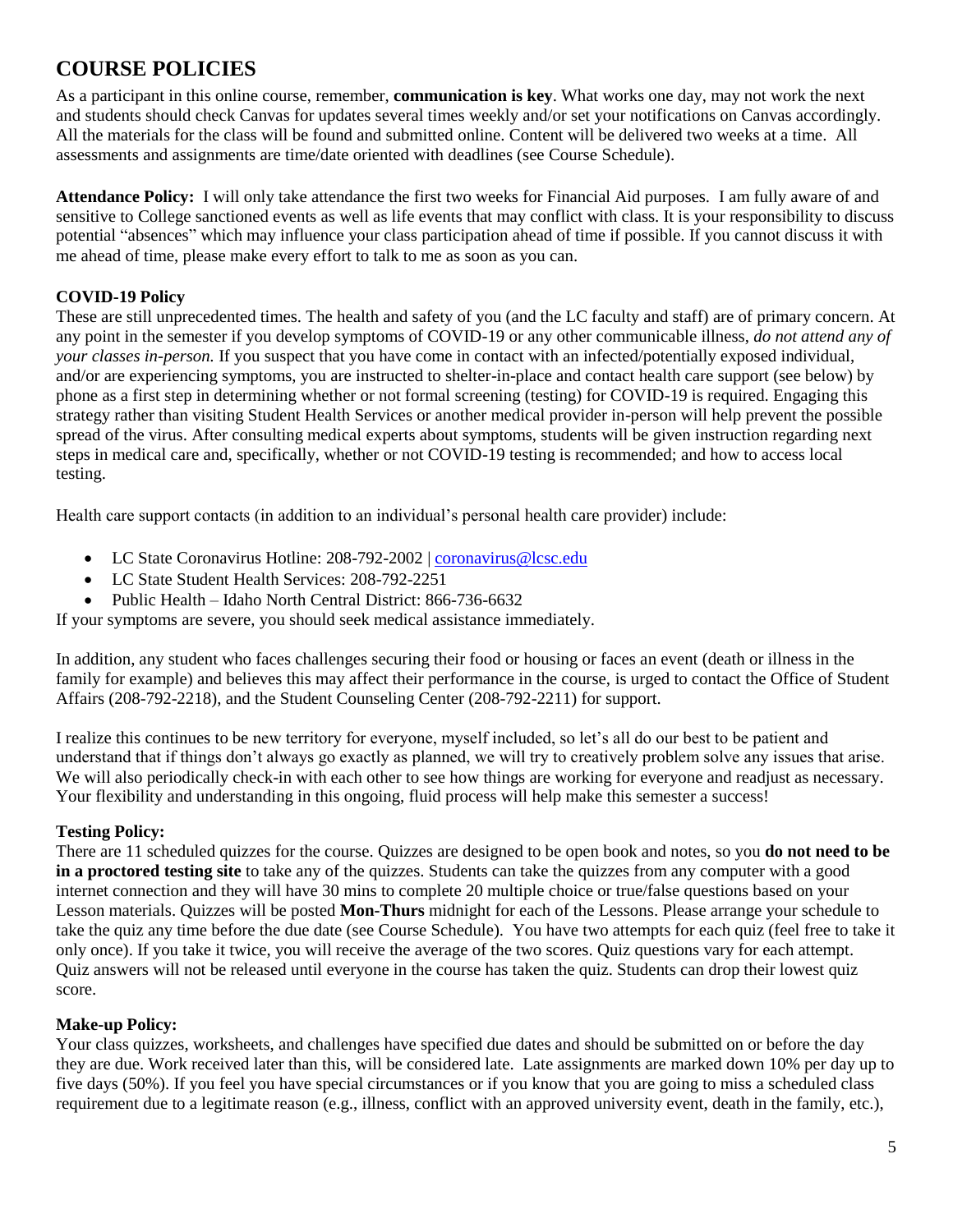contact me **before** the due date to make arrangements and then contact me within **one-week** to make up the work. The last day to turn in any late work for the term (for up to 50% of the possible points) is **Tuesday, May 10th by midnight**.

#### **Academic Integrity:**

Academic integrity is the cornerstone of the college. You assume full responsibility for the content and integrity of the academic work you submit. You may collaborate with classmates on assignments; however, the guiding principle of academic integrity shall be that your submitted work must be your own work. Any student who violates LCSC's standard of conduct relating to academic integrity will be referred to the Office of Student Affairs and may fail the course.

Failure to adhere to the academic policy:

1) The first offense – The grade of 'F' for the submitted work without opportunity to redo the work.

2) The second offense – same as offense one and the student will be reported to the Office of Student Affairs. If you are not sure of any of these policies, please ask me. See also the [Student Code of Conduct](https://www.lcsc.edu/student-affairs/student-code-of-conduct/) (Full URL: [https://www.lcsc.edu/student-affairs/student-code-of-conduct/\)](https://www.lcsc.edu/student-affairs/student-code-of-conduct/).

#### **Incomplete Policy:**

Due to unforeseen circumstances, students are sometimes unable to complete a course of study on time. Under these circumstances the student can request an "Incomplete Grade" (I) which must be made up by a fixed deadline in order to prevent the grade being changed to F.

To obtain an "I" grade:

- 1. Students must make a formal request in writing (e-mail can be used) to the instructor outlining the reason why they are requesting an incomplete, provide documentation when available (i.e. doctor's notes, court paperwork, etc.) to support the request, and a plan to complete the course.
- 2. Students must complete 2/3 of the class work (quizzes, worksheets, challenges) to file for an incomplete.
- 3. A student must have a mathematical possibility of passing the class. A passing grade is 60 percent or above for the entire course.

#### **Students who need Academic Accommodations:**

Please notify me during the **first week** of class of any accommodations needed for the course, including, but not limited to note taking, reading, or other course related activities. Please contact our Accessibility Services directly at Phone: 208- 792-2677; Email: [accessibilityservices@lcsc.edu,](mailto:accessibilityservices@lcsc.edu) Location: LIB 163, and visit their website (Full URL: [https://www.lcsc.edu/accessibility-services/\)](https://www.lcsc.edu/accessibility-services/) to learn more about College services available to you.

#### **Privacy Statement**

Course materials (videos, assignments, student posts, etc.) are for use in this course only. You may not upload them to external sites, share with any person outside of this course, or post them for public commentary without my written permission. The College strictly prohibits anyone from duplicating, downloading, or sharing class materials with anyone outside of this course, for any reason.

### **CLASS MATTERS**

*It is my intent that students from diverse backgrounds and perspectives be well-served by this course, that students' learning needs be addressed both in and out of the class, and that the diversity that students bring to this class be viewed as a resource, strength, and benefit. I expect you to feel challenged and sometimes outside of your comfort zone in this course, but it is my intent to present materials and activities that are inclusive and respectful of all persons, no matter their gender, sexual orientation, abilities, age, socioeconomic status, ethnicity, race, culture, perspective, and other background characteristics.* (Colby College Faculty Statement 2019)

- Treat all members of the class and the broader community with respect. We will discuss sensitive topics in this course. Everyone is encouraged to participate in these discussions, but personal opinions must be presented in a way that does not marginalize any person or group.
- I (the instructor) reserve the right to adjust the syllabus. As such, you (the student) are responsible for keeping up with any changes that are announced on Canvas, or in email communications. Not checking Canvas, and/or not checking your LC email account are not legitimate excuses for missing assignments and other information relevant to this course.
- It is your responsibility to check Canvas regularly to ensure that grades are posted accurately.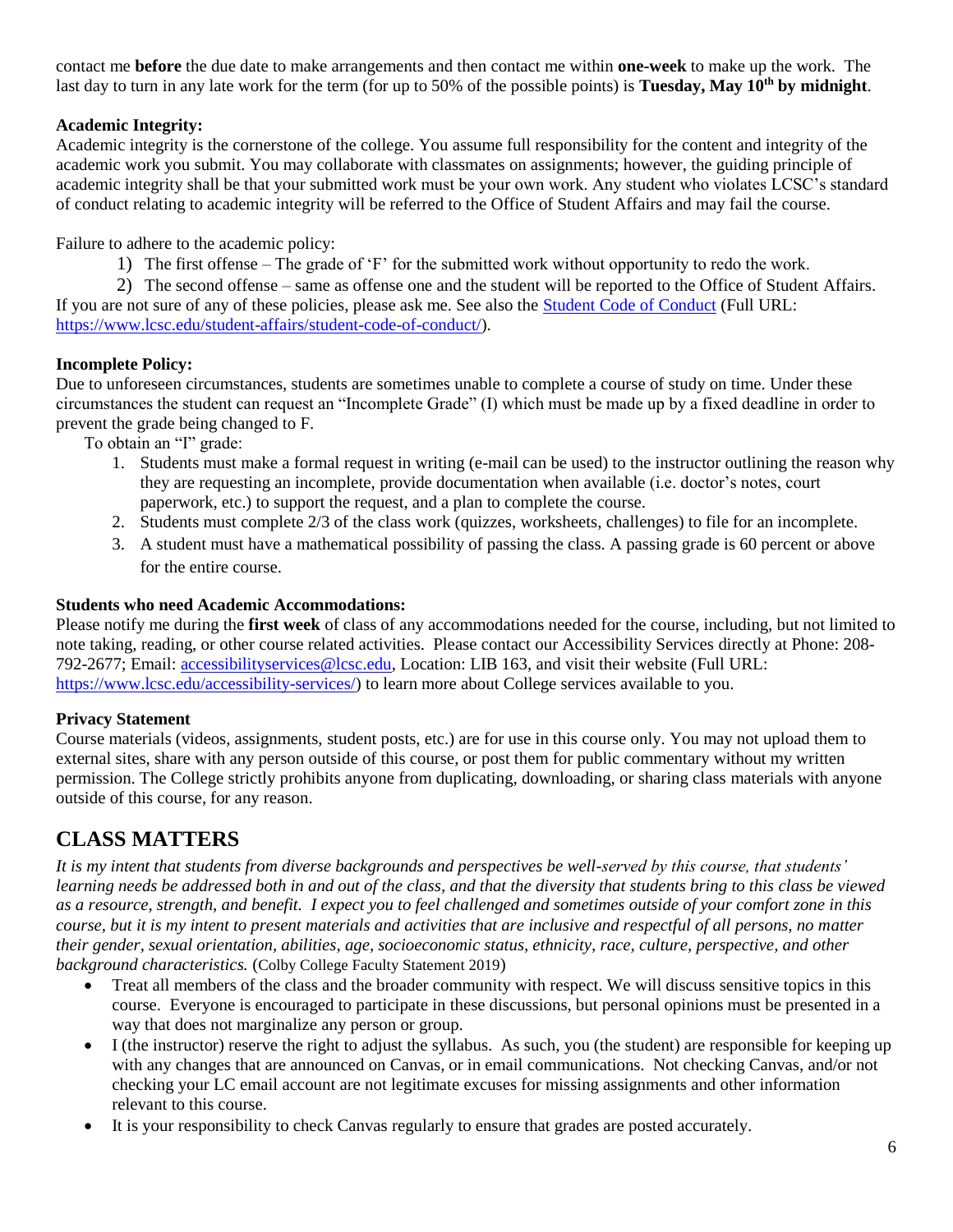• You are strongly encouraged to communicate with me if you have any comments, questions, or concerns about the course. Please schedule an appointment when you wish to meet with me.

#### **Quick Tips for Success**

- My first name is Kerensa, not Allison. I prefer to be called Dr. Allison or Professor Allison, and not Mrs. Allison.
- $\bullet$  I try to respond to emails within 24 hours, but not typically between the hours of 8 pm 8 am, please plan accordingly.
- Before emailing me, please first check the syllabus and the class announcements on Canvas.
- Check the class Canvas page regularly.
- Take notes– handwritten are better.
- Maintain an open mind; stay curious.
- Keep in mind that active engagement with the readings, participation in class, and good note taking are key to learning and your success in class.
- Any information from the lesson materials are fair-game for quizzes; that said, the Lesson objectives are good guide to what will be covered.
- DO NOT PLAGIARIZE! Cite everything you use to complete your work.
- **Take care of yourself** by working with the following:
	- o Student Counseling Center, Email: [counseling@lcsc.edu](mailto:counseling@lcsc.edu) & Phone: (208) 792-2211
	- o Campus Recreation:<https://www.lcsc.edu/student-involvement/campus-recreation/campus-fitness-center>
	- o Food pantry, Location: SUB 140, Website: [https://www.lcsc.edu/sub-csl/campus-food-pantry,](https://www.lcsc.edu/sub-csl/campus-food-pantry) Email: [pantry@lcmail.lcsc.edu,](mailto:pantry@lcmail.lcsc.edu) Phone: 208-792-2060

#### **Minors**

Students are encouraged to explore the possibility of adding a Minor to their degree program. For additional information contact me or visit the [Minors and Associate Degree page](http://catalog.lcsc.edu/academic-programs/social-sciences-division/academic-certificates-minors/) (Full URL: [http://catalog.lcsc.edu/academic-programs/social](http://catalog.lcsc.edu/academic-programs/social-sciences-division/academic-certificates-minors/)[sciences-division/academic-certificates-minors/\)](http://catalog.lcsc.edu/academic-programs/social-sciences-division/academic-certificates-minors/)

#### **Social Media**

To stay informed about LCSC Social Sciences activities beyond the regular classroom consider "liking" us on Facebook at<https://www.facebook.com/LCSCSocScienceDiv>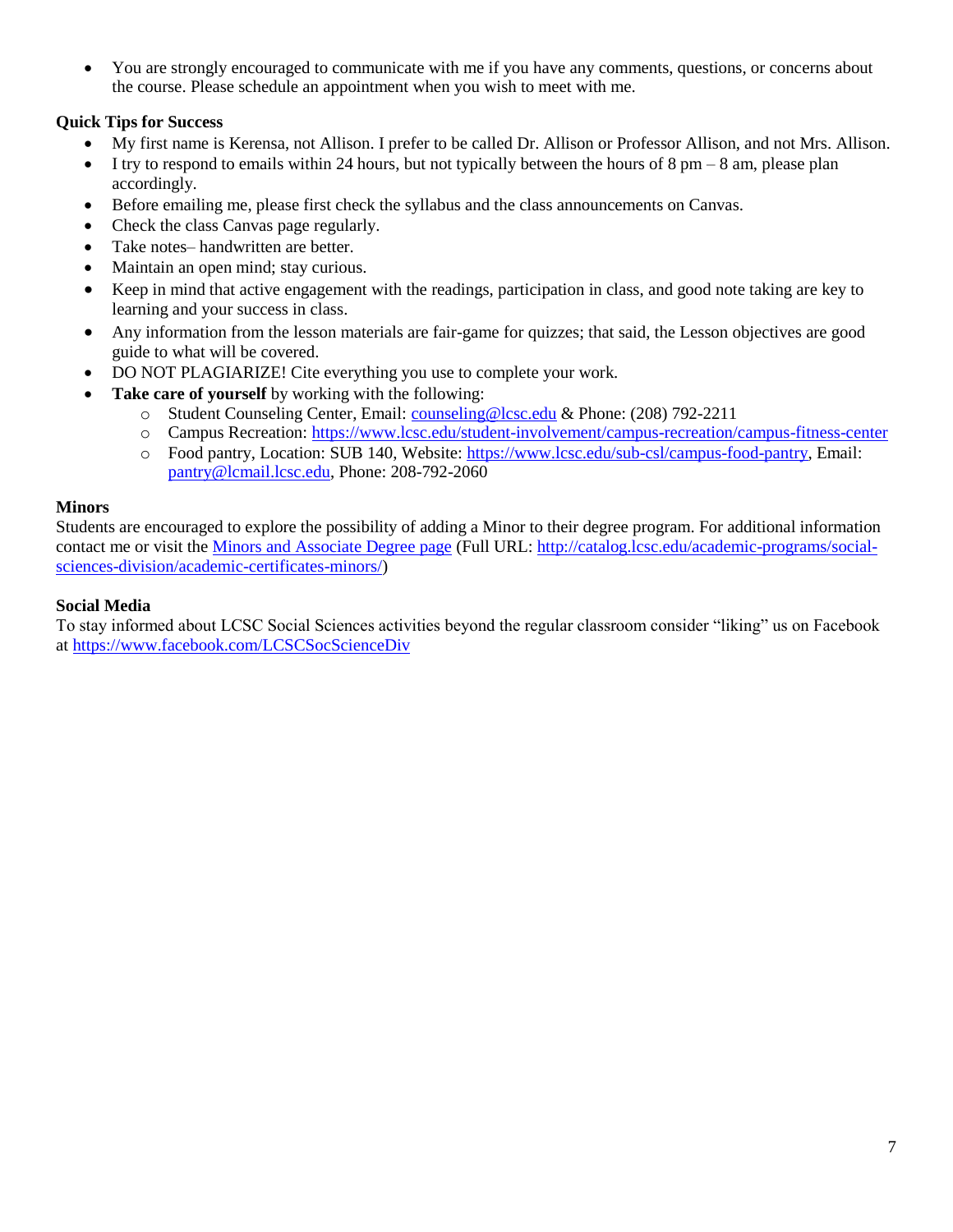### **COURSE OUTLINE & ASSIGNMENTS**

I reserve the right to change this syllabus at any time. The class, the Course Outline below, and your Canvas learning Modules are organized **Monday to Sunday** for 15 weeks of the course. Within each Module on Canvas, you will find the detailed instructions for how to successfully accomplish each week. **All assignments are due by midnight (PST)** as noted below.

| Week of:          | <b>Topics</b>                                                                       | <b>Assignment Due Dates</b>                                                                                                                 |
|-------------------|-------------------------------------------------------------------------------------|---------------------------------------------------------------------------------------------------------------------------------------------|
| Week 1 (1/17)     | Introductions: Welcome; How all this<br>works; Expectations, yours and mine         | Challenge 1 Introduce Yourself Due 1/23                                                                                                     |
| Week 2 (1/24)     | An Invitation to Anthropology                                                       | Worksheet 1 Due 1/26 & Quiz 1 1/28                                                                                                          |
| Week 3 (1/31)     | The Art of Ethnography - Asking<br>Questions                                        | Worksheet 2 Due 2/2 & Quiz 2 Due 2/4<br>Challenge 2 Talking-Strangers Due 2/6                                                               |
| Week $4(2/7)$     | Culture – The Art of Seeing                                                         | Worksheet 3 Due 2/9 & Quiz 3 Due 2/11<br>Challenge 3 Nacirema Fieldwork Due 2/13                                                            |
| Week $5(2/14)$    | Evolution & Human Potential                                                         | Worksheet 4 Due 2/16 & Quiz 4 Due 2/18                                                                                                      |
| Week 6 (2/21)     | Evolution & Human Potential (Cont.)                                                 | Challenge 4 Start 28 Day Challenge Part 1 Due 2/27                                                                                          |
| Week 7 (2/28)     | Language - Hidden Assumptions                                                       | Worksheet 5 Due 3/2 & Quiz 5 Due 3/4<br>Challenge 5 Word Weaving Due 3/6                                                                    |
| Week 8 (3/7)      | Infrastructure, Technology, &<br>Neolithic Revolution                               | Worksheet 6 Due 3/9 & Quiz 6 Due 3/11                                                                                                       |
| Week 9 (3/14)     | Infrastructure & Technology (Cont.)                                                 | Worksheet 7 Due 3/16<br>Challenge 6 The (Un)thing Experiment (Part 1) Due 3/18<br>& (Part 2) Due 3/20                                       |
| Week 10 (3/21)    | Poverty & Inequalities                                                              | Worksheet 8 Due 3/23 & Quiz 7 Due 3/25<br>Challenge 7 Poverty Due 3/27                                                                      |
| Week 11 (3/28)    | <b>Spring Break</b>                                                                 |                                                                                                                                             |
| Week 12 (4/4)     | Identity, Race, & Ethnicity                                                         | Quiz 8 Due 4/8<br>Challenge 8 The Race Card Project Due 4/10<br>Challenge 4, 28 Day Challenge Part 2 Due 4/10                               |
| Week 13 (4/11)    | Sex & Gender                                                                        | Worksheet 9 Due 4/13 & Quiz 9 Due 4/15<br>Challenge 9 Gender Due 4/17                                                                       |
| Week 14 (4/18)    | Love, & Marriage                                                                    | Worksheet 10 Due 4/20 & Quiz 10 Due 4/22                                                                                                    |
| Week 15 (4/25)    | Religion and Wisdom                                                                 | Worksheet 11 Due 4/27 & Quiz 11 Due 4/29<br>Challenge 10 Religious Rituals Due 5/1                                                          |
| Week 16 (5/2)     | The Art of Being Human                                                              | Work on Manifesto                                                                                                                           |
| Finals Week (5/9) | Final Project - Class Manifesto Due:<br>Monday, May 9 <sup>th</sup> before midnight | *The last day to turn in any late work for the term (for up<br>to 50% of the possible points) is Tuesday, May $10^{th}$<br>before midnight. |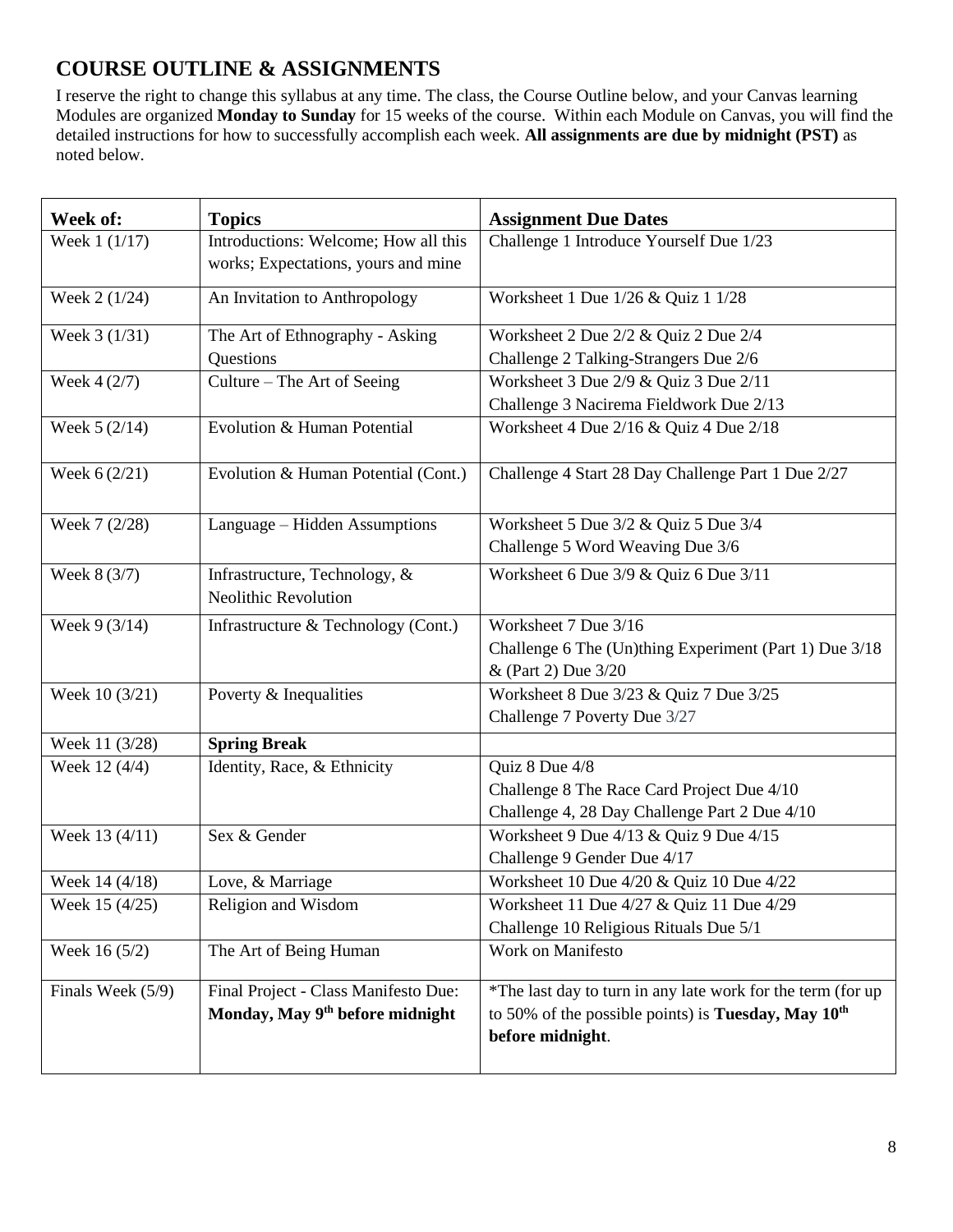# **Grading Rubric**

Recognize **written responses** for your assignments are formal pieces of writing and will be graded according to the degree to which they reflect good comprehension of the lesson materials and depth of thought, as evidenced by how astutely you reflect on the provided prompt and connect it to the Lesson materials. The quality of your writing (grammar, spelling, etc.) will also factor into your grade. **This is the holistic rubric I use for grading assignments:**

| $\frac{0}{0}$ | <b>Characteristics</b>                                                                                                                                                                                                                                                                                                                                                                                                                                                                                                                                                                                  |
|---------------|---------------------------------------------------------------------------------------------------------------------------------------------------------------------------------------------------------------------------------------------------------------------------------------------------------------------------------------------------------------------------------------------------------------------------------------------------------------------------------------------------------------------------------------------------------------------------------------------------------|
| 100           | Above and beyond. A detailed and reflective response to the information, questions, or issues<br>presented with multiple good examples.<br>An A+ effort will involve several of the following: innovative thinking, risk-taking, creativity,<br>resolving a difficult contradiction or paradox, and connecting or synthesizing ideas.<br>The written work is superior, illustrates depth, breadth, and nuanced comprehension of the big<br>ideas presented in the Lesson/Chapter/Discussion, and nearly flawless writing.<br>All questions or main arguments are addressed thoroughly and thoughtfully. |
| 90            | Excellent work overall. Clear evidence that the big ideas of the Lesson/Chapter/Discussion have<br>been understood and implemented. Analysis is thoughtful, a few assertions may lack specific<br>examples, but assertions are still clearly connected to the argument and placed well within an<br>anthropology context.                                                                                                                                                                                                                                                                               |
| 80            | Good work, but could include more detail or reflection or the work could be improved through<br>better writing, or better explanation.                                                                                                                                                                                                                                                                                                                                                                                                                                                                  |
| 70            | Fair work, but fails to include one or more major components of the assignment or there is some<br>evidence that the big ideas of the Lesson/Chapter/Discussion have been misunderstood.                                                                                                                                                                                                                                                                                                                                                                                                                |
| 60            | Poor work. Work is complete but it appears rushed and a bit unpolished, or some lack of effort. Or<br>there is limited evidence of understanding and some evidence of misunderstanding.                                                                                                                                                                                                                                                                                                                                                                                                                 |
| $<$ 59        | Needs work. Work was submitted but it is minimal, incomplete, wrong, or off the mark.                                                                                                                                                                                                                                                                                                                                                                                                                                                                                                                   |
| $\Omega$      | No submission.                                                                                                                                                                                                                                                                                                                                                                                                                                                                                                                                                                                          |

## **Introduction to Cultural Anthropology Weekly Overview Guide**

**Consider organizing your weeks as follows:**

**Monday** – Get set up for Success & Big Idea Presentation

Every Monday morning, you will be introduced to the big ideas and questions for the week through the Announcement Board. Next, start by opening the weekly module and use the "Lesson Overview and To Do List" to make your plan for the week. Copy the "Lesson Objectives" into a word document or write them out in your notes and use them as a **study guide** to fill out before you take any quizzes.

Take time each Monday to read through the details of the assignments for the week. I recommend adding any questions presented in the assignments to your Lesson study guide. Use this study guide to start your progress through the week's materials and to help keep you focused on the big ideas and questions which I identify as key learning for the week.